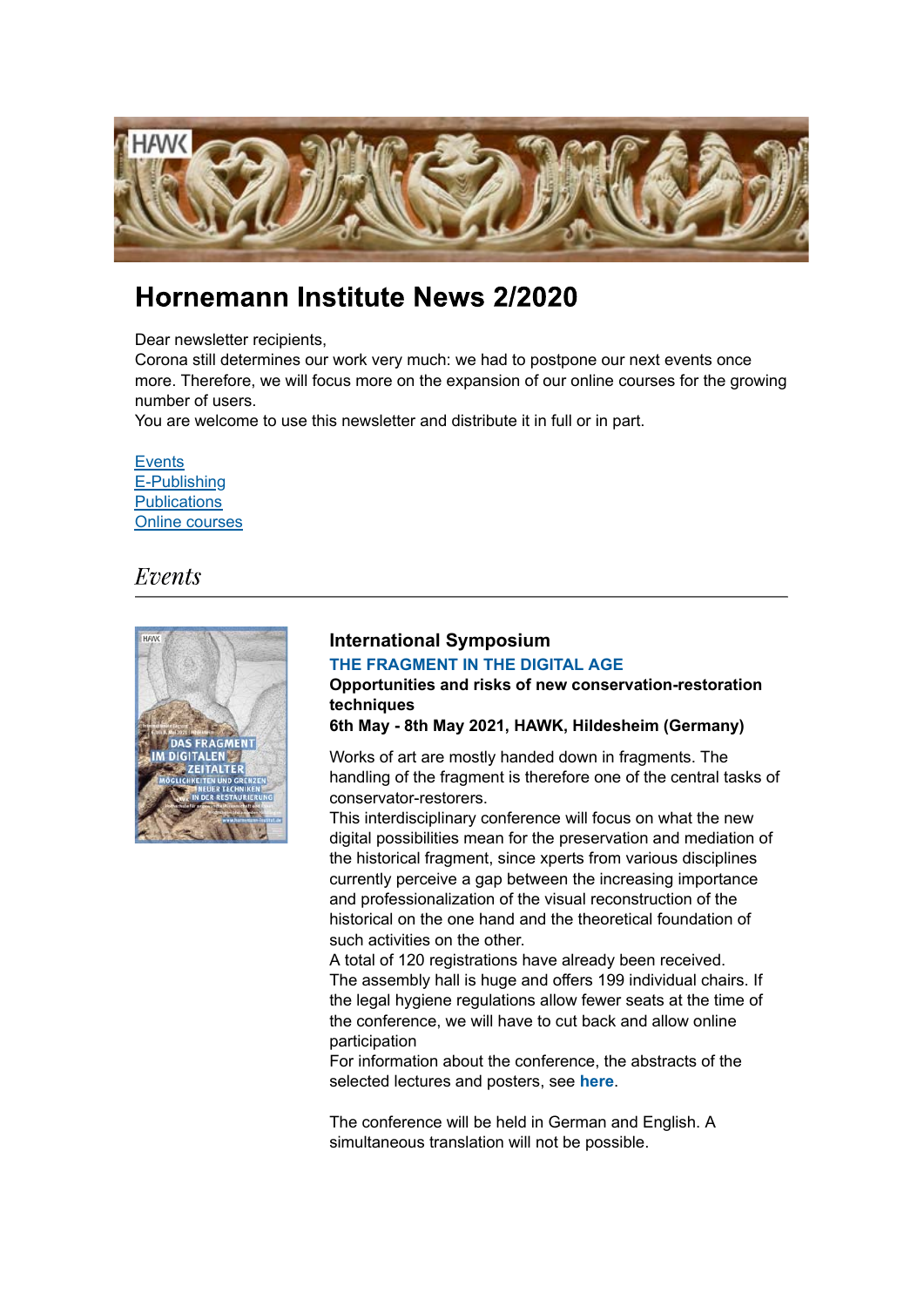

**1st October 2020, online Fragment conference: Short introduction to the conference topic and the poster section by Ursula Schädler-Saubwith the publication of [all posters](https://www.hornemann-institut.de/english/postersektion.php).**

We will also participate in the **European Day of Restoration** with this offer.

# E-Publishing

## **Academic Theses Léo Borgatta**

**Diagnosis of the decorative plasters of tombs from the Porta Nocera Necropolis at the archeological site of [Pompeii, Italy: Development of a methodological](https://www.hornemann-institut.de/english/epubl_hochschularbeiten3470.php) approach**

This master thesis focuses on the diagnosis of the decorative plasters of a group of five tombs built during the Julio-Claudian dynasty (27 BC – 57 AC). As past interventions have focused on the symptoms rather than on the causes of deterioration, the author proposes to change track. The strategy of intervention aims at favouring a mechanical stabilisation of the plasters over interventions carried out so far with grouts. The author suggests to limit the use of restoration mortars by reconsidering the "clamp" method used for centuries in Pompeii to conserve plasters and wall paintings, while replacing the former use of metal with modern materials such as basalt fibres. Master's thesis, 2020, Hochschule der Künste Bern, DOI: 10.5165/hawk-hhg/463

## **Vivien Bögelsack:**

### **Zur Rolle der Denkmapflege im Europäischen Kulturerbejahr 2018 (ECHY)**

**Fünf Aufsätze über mehrschichtige Kultureinflüsse in [Grenzregionen, über die kulturelle Verbundenheit Europas](https://www.hornemann-institut.de/english/epubl_ha_ausgabe.php?haid=3448&ha_sort=au&l=u&th=B&spra=deutsch&sort=ea_name&ref=/english/epubl_hs_arbeiten.php) und das Stiften einer europäischen Identität.** *(The role of heritage management in the European Cultural Heritage Year 2018. Five essays on multi-layered cultural influences in border regions, on Europe´s cultural ties and the creation of a European identity)*

For years the political situation in Europe has been unstable. Among other things, there is a danger of instrumentalising (architectural) monuments and cultural heritage by emphasizing culture as national in order to give a romanticized but false image of the past. How can these dangers be counteracted? A special focus is the role of monument conservation. The core of its field of activity is the research, preservation and communication of monuments. If they are used to convey a false image of the past, what is the role of the preservation of historical monuments?

Master's thesis, 2018, HAWK Hildesheim, DOI: 10.5165/hawkhhg/464

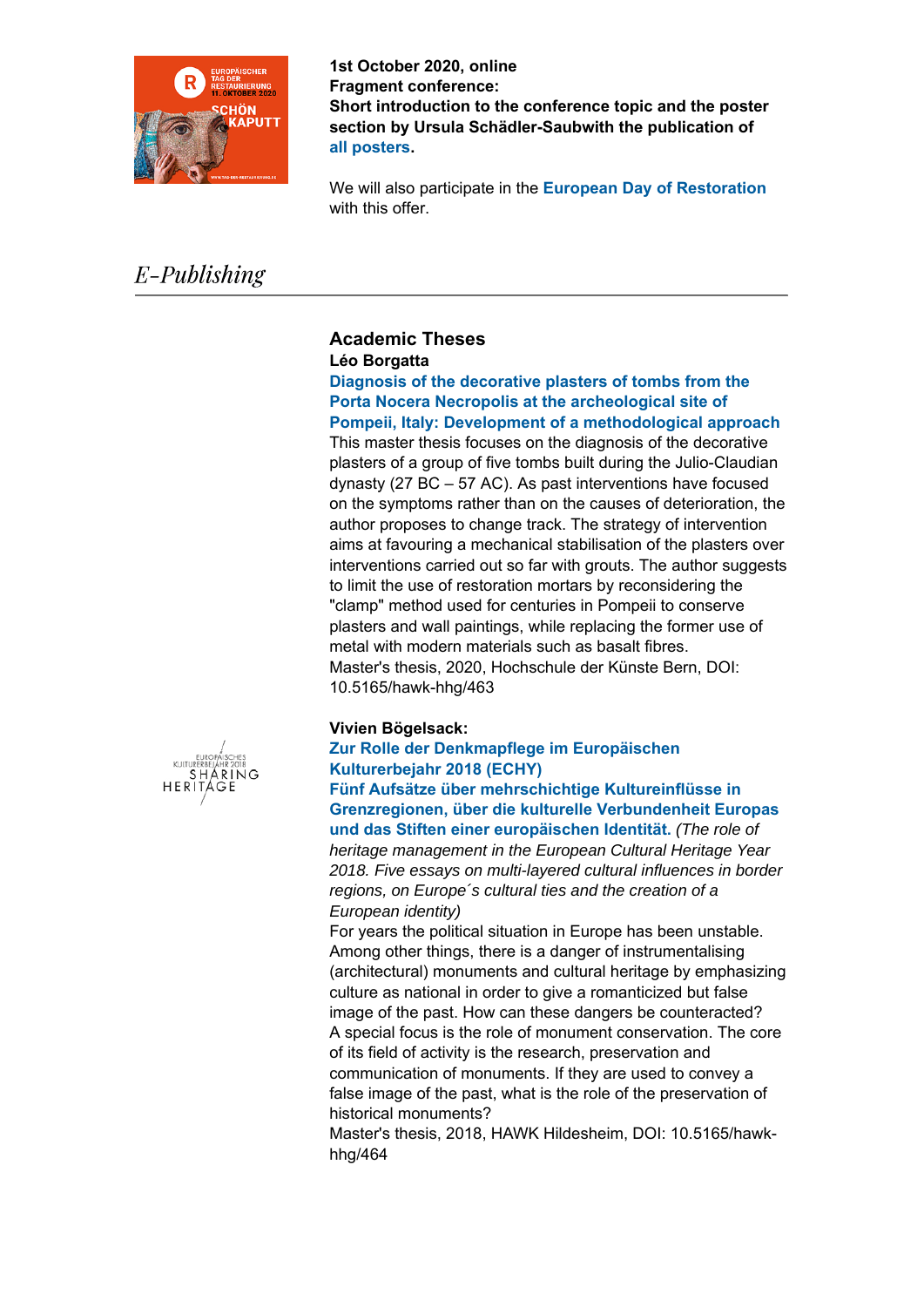

## **Essays**

## **Ursula Schädler-Saub:**

#### **[Dealing With Authenticity In The Conservation And](https://www.hornemann-institut.de/german/epubl_aufsaetze226.php) Restoration Of Wall Paintings And Architectural Surfaces**

Authenticity is a key term in the modern theory and practice of heritage preservation. This article presents three case studies related to the conservation-restoration of wall paintings and architectural surfaces in Germany and Italy and uses them to clarify some central theoretical issues, intertwining them with practical needs and demands. In order to avoid the use of the term authenticity as a catch-all that can mean everything or nothing, the relationship with case studies can bring awareness about the broad palette of these approaches and how the theory and practice of heritage preservation are always interconnected.

In: Protection of Cultural Heritage No. 8 (2019), S. 301-324, DOI: 10.35784/odk.1022

## **Sgraffito im Wandel. Materialien, Techniken, Themen und**

**Erhaltung** *(Sgraffito in Change. Materials, Techniques, Topics, and Preservation)* Tagungsband der internationalen Tagung der HAWK Hildesheim/Holzminden/Göttingen, November 2017 in Hildesheim, ed. by Angela Weyer and Kerstin Klein, Petersberg 2019 (= Series of publications by the Hornemann Institute, Vol. 19)

#### **[All papers are online now:](https://www.hornemann-institut.de/german/epubl_tagungen43.php)**

- Rafael Ruiz Alonso: Sgraffito in Europe. A global vision of an important, almost unnoticed, reality, DOI: 10.5165/hawk-hhg/453
- Manfred Koller: Sgraffito: Erscheinungsformen, Techniken und Restaurierungsprobleme, DOI: 10.5165/hawk-hhg/450
- Kerstin Klein: Die Erhaltung von Sgraffiti: ein Spagat zwischen Konservierung, Restaurierung und Rekonstruktion, DOI: 10.5165/hawk-hhg/461
- Thomas Danzl, Carola Möwald: Graffito or Sgraffito? It's more than this!, DOI: 10.5165/hawk-hhg/444
- Andreas Huth: Degli sgraffiti delle case ... Zur Geschichte, Technologie und Erhaltung von Sgraffito-Dekorationen in Italien, DOI: 10.5165/hawk-hhg/448
- Christoph Tinzl: Widerschein des Südens. Figurative Sgraffiti des 16. Jahrhunderts in Niederösterreich und ihre Restaurierung, DOI: 10.5165/hawk-hhg/456
- Zuzana Wichterlová, Jana Waisserová, Olga Skružná, Jan Válek: New Shading Technique Revealed through Reconstructing the Sgraffito Technology used North of the Alps during the Renaissance, DOI: 10.5165/hawkhhg/458
- Jan Vojtěchovský, Pavel Waisser: Restoration of the Sgraffito Decoration of Litomyšl Chateau – Past and Present, DOI: 10.5165/hawk-hhg/457
- Zahn Matthias: Renaissance-Sgraffiti in Sachsen ein Überblick, DOI: 10.5165/hawk-hhg/459
- Klaus Häfner, Matthias Staschull: Die Sgraffito-Fassade im Neuburger Schlosshof, DOI: 10.5165/hawk-hhg/455
- Christiane Maier: Die Restaurierung der Sgraffiti an den

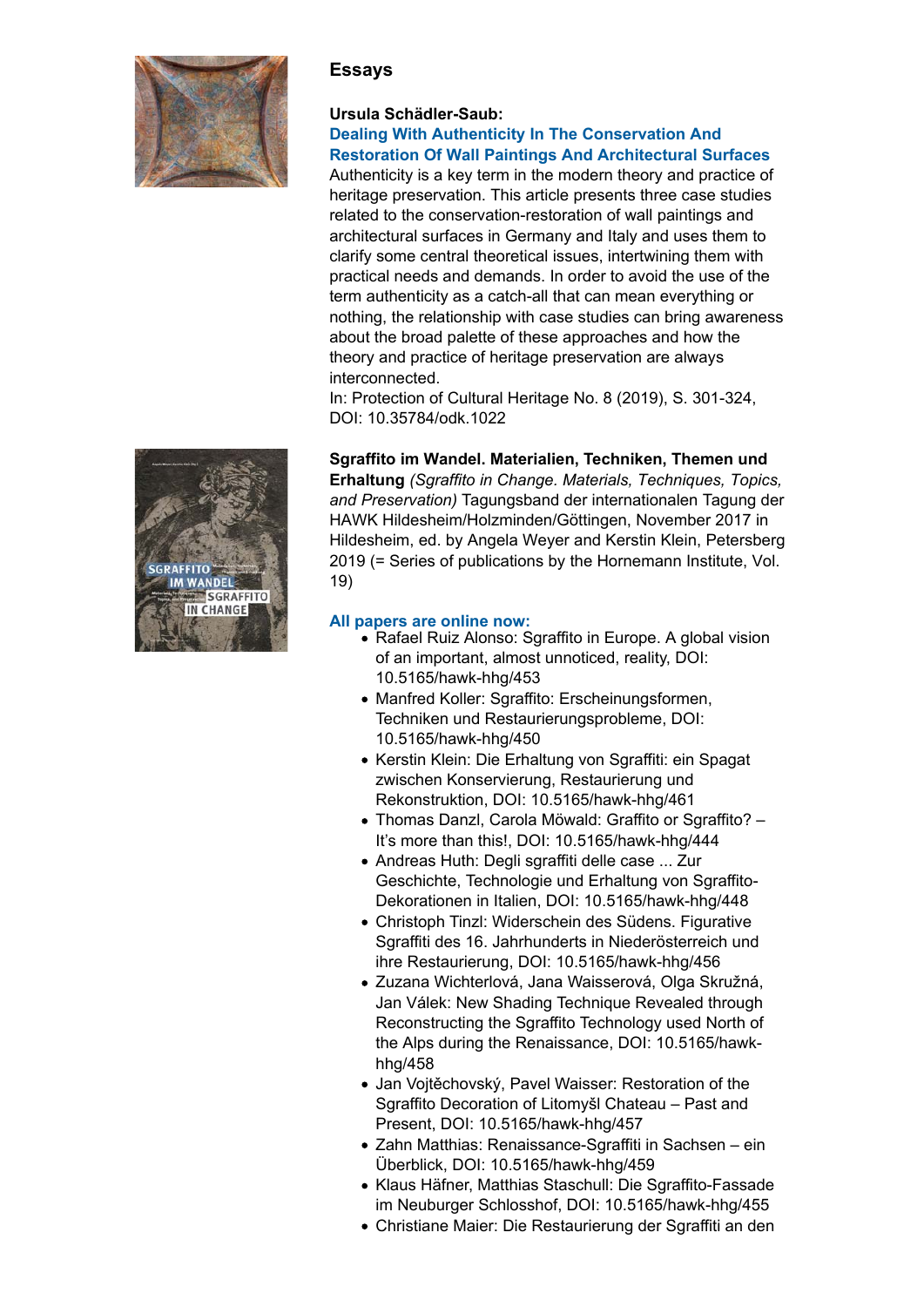Außenfassaden des ehemaligen Buxtehuder Technikums. Voruntersuchung, Konzept, Konservierung, Restaurierung und Rekonstruktion, DOI: 10.5165/hawkhhg/452

- Ulrich Fritz: Gottfried Semper und das Sgraffito in der Schweiz, DOI: 10.5165/hawk-hhg/447
- Claire Fontaine: Looking for an Idealistic Sgraffito at Hotel Ciamberlani in Brussels, DOI: 10.5165/hawkhhg/446
- Christoph Schaab, Anna Pawlik: Das Hermann-Joseph-Sgraffito an St. Maria im Kapitol zu Köln und andere Sgraffiti der Jahrhundertmitte im Rheinland, DOI: 10.5165/hawk-hhg/454
- Anna Kriegseisen: Die Sgraffito-Dekorationen der 1950er Jahre in Danzig: Technologie, Modifizierung, konservatorische Problematik, DOI: 10.5165/hawkhhg/451
- Anneli Ellesat-Brümmer: Sgraffiti in Hildesheim. Neue Erkenntnisse zu Material und Technik ausgewählter Fassaden der Vor- und Nachkriegsarchitektur, DOI: 10.5165/hawk-hhg/445
- Mika Tal, Shay Farkash, Yossi Gabriel: Sgraffito Murals in Israel: Documentation and Conservation, DOI: 10.5165/hawk-hhg/462
- Roswitha Kaiser: Sgraffiti aus der NS-Zeit: Probleme ihrer Erhaltung als Denkmale, DOI: 10.5165/hawkhhg/449
- Angela Weyer: Gekratzte Bilder. Einführung in die Hildesheimer Tagung "Sgraffito im Wandel", DOI: 10.5165/hawk-hhg/460

## *Publications*



## **Russian translation of the English EwaGlos definitions published as book**

The Russian translation of the English definitions of the second, revised digital edition of EwaGlos (European Illustrated Glossary of Conservation Terms for Wall Paintings and Architectural Surfaces) has been published as a book: In addition to the digital version, all 200 terms of the glossary can be found in all 14 languages published so far. The publication was prepared and edited by Prof. Dr. Yulia Griber from the State University in Smolensk, Russia. You can find the book as a free download on the project website:

**<www.ewaglos.eu/pages/download.php>**

**Online** courses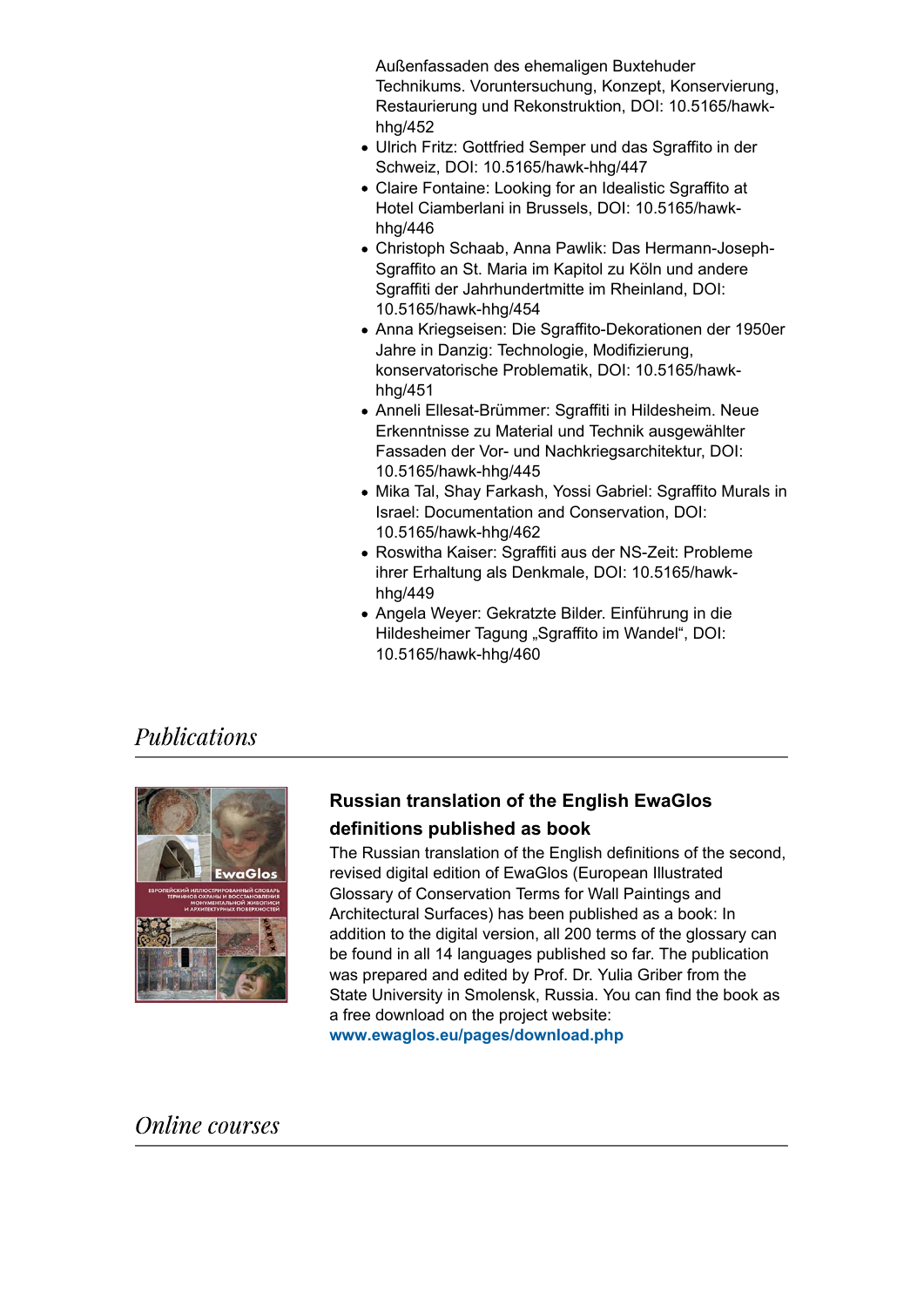

## **September 28th to November 22th 2020**

All our **[online courses](https://www.hornemann-institut.de/german/fortbildung.php)** will start on September 28th.

#### New German courses:

Jennifer Oster M.A.: **Kirchenräume und ihr Klima. Heizen, Lüften, Ausstattung schützen** *(Church rooms and their climate. Heating, ventilation, equipment protection)*

Prof. Dr. Gerdi Maierbacher-Legl, Susanne Karius M.A. and Christine Fiedler M.A.:

**Konsolidieren von Holz - Möglichkeiten und Grenzen struktureller Festigung** *(Consolidation of wood - Possibilities and limits of structural consolidation)*

Prof. Dr. Ursula Schädler-Saub:

**Wie sollen wir handeln? Theorie und Ethik der Restaurierung und ihre Bedeutung für die Praxis Neu: Teil 2: Grundlagen der Restaurierung und der Denkmalpflege von K. F. Schinkel bis C. Brandi**

*(How should we act? Theory and ethics of conservation and its significance in practice New: Part 2: Fundamentals of restoration and monument*

*preservation from K. F. Schinkel to C. Brandi)*

#### Our service:

The Corona pandemic has led to the fact that we have many more learners from outside and from our restoration courses in Hildesheim who, through their questions, support us in our efforts to further develop the courses for you in the most practical way possible.

Additionally we have now been able to permanently recruit a restorer, Christine Fiedler M.A., to tutor our wood courses, who specialises in the conservation/restoration of furniture and the like.

At the suggestion of the RiA (restorers in training) at the VDR, we are giving them the same discounts as students at other universities.

Best regards

The Team of the Hornemann Institute Christine Fiedler M.A., Dipl.-Rest. Barbara Hentschel M.A., Nina Niemeyer-Thömel, Dipl.-Ing. Gunnar Werner, Dr. Angela Weyer M.A.



*Copyright © 2020 Hornemann Institute of the HAWK, all rights reserved.*

Responsible for the contents are: Dr. Angela Weyer, President: Dr. Marc Hudy, Full-time Vice President: Martin Böhnke

**Contact:**

HAWK Hochschule für angewandte Wissenschaft und Kunst Hildesheim/Holzminden/Göttingen HORNEMANN INSTITUTE Kardinal-Bertram-Str. 36 31134 Hildesheim